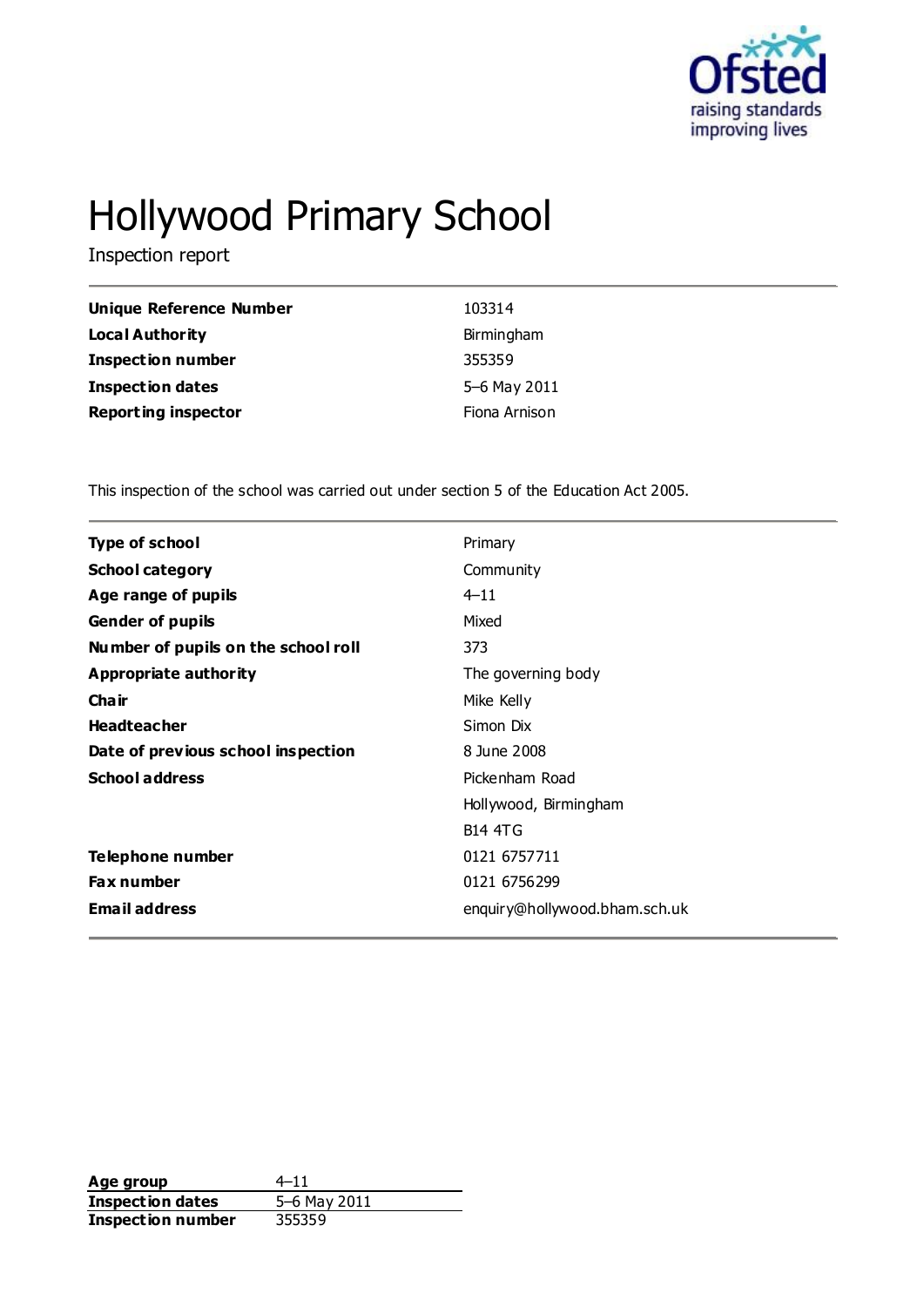The Office for Standards in Education, Children's Services and Skills (Ofsted) regulates and inspects to achieve excellence in the care of children and young people, and in education and skills for learners of all ages. It regulates and inspects childcare and children's social care, and inspects the Children and Family Court Advisory Support Service (Cafcass), schools, colleges, initial teacher training, work-based learning and skills training, adult and community learning, and education and training in prisons and other secure establishments. It assesses council children's services, and inspects services for looked after children, safeguarding and child protection.

Further copies of this report are obtainable from the school. Under the Education Act 2005, the school must provide a copy of this report free of charge to certain categories of people. A charge not exceeding the full cost of reproduction may be made for any other copies supplied.

If you would like a copy of this document in a different format, such as large print or Braille, please telephone 0300 123 4234, or email **[enquiries@ofsted.gov.uk](mailto:enquiries@ofsted.gov.uk)**.

You may copy all or parts of this document for non-commercial educational purposes, as long as you give details of the source and date of publication and do not alter the documentation in any way.

To receive regular email alerts about new publications, including survey reports and school inspection reports, please visit our website and go to 'Subscribe'.

Royal Exchange Buildings St Ann's Square Manchester M2 7LA T: 0300 123 4234 Textphone: 0161 618 8524 E: **[enquiries@ofsted.gov.uk](mailto:enquiries@ofsted.gov.uk)**

W: **[www.ofsted.gov.uk](http://www.ofsted.gov.uk/)**

© Crown copyright 2011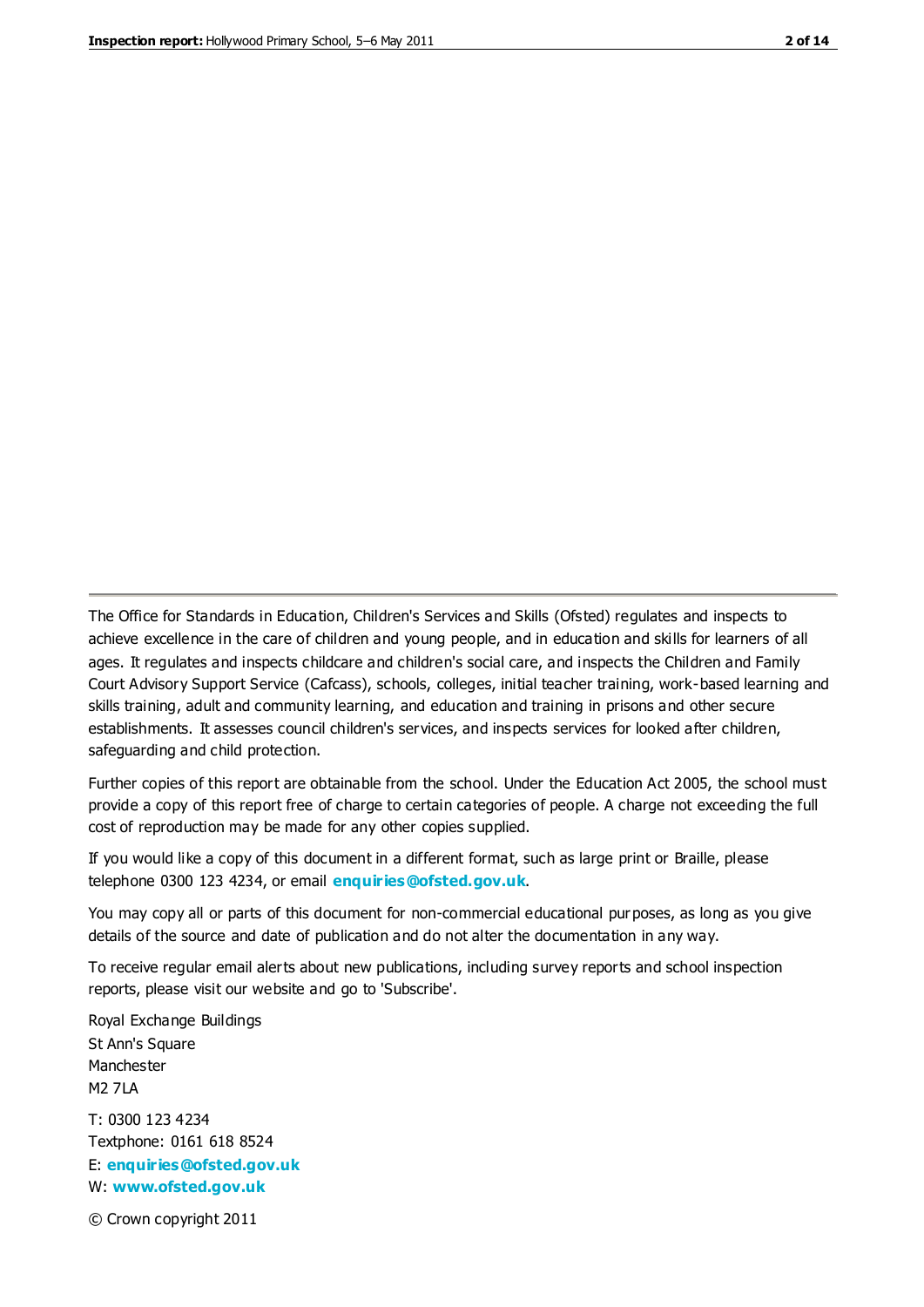# **Introduction**

This inspection was carried out by three additional inspectors. The inspectors visited 18 lessons and observed 14 members of the teaching staff. They held meetings with the headteacher, representatives from the governing body, staff and pupils and spoke to parents and carers. They observed the school's work and looked at various documents, including a range of self-evaluation documentation, the school's development plan, progress reports, minutes of governing body meetings, pupils' books and records of pupils' progress. Inspectors analysed questionnaires from 136 parents and carers and also took account of pupil and staff questionnaires.

The inspection reviewed many aspects of the school's work. It looked in detail at a number of key areas.

- The progress made by different groups of pupils, particularly more-able pupils and those who have special educational needs and/or disabilities.
- The impact of recent actions to improve pupils' achievement in writing.
- The effectiveness of lesson monitoring in improving the quality of teaching.
- The effectiveness of the strategies and monitoring systems implemented by leaders to improve the pupils' attendance.
- How improvements planned at the last inspection have had an impact on provision in the Early Years Foundation Stage.

# **Information about the school**

This school is larger than the average-sized primary school. The majority of pupils are of White British heritage but an increasing number of pupils are from a wide variety of other backgrounds, the largest group being White and Black Caribbean. There are more boys than girls on roll. The proportion of pupils known to be eligible for free school meals is currently average, but increasing. The proportion of pupils with learning difficulties and/or disabilities is slightly below average, although more pupils than the average have a statement of special educational needs. The Early Years Foundation Stage provision is for pupils in the Reception Year. A new headteacher was appointed in September 2010. The school has achieved Healthy Schools status and holds an Activemark and a geography quality mark.

There is an on-site nursery, after-school club and morning club which are run by separate providers and were inspected separately. The school's breakfast club, which is run by the governing body, was inspected as part of this inspection.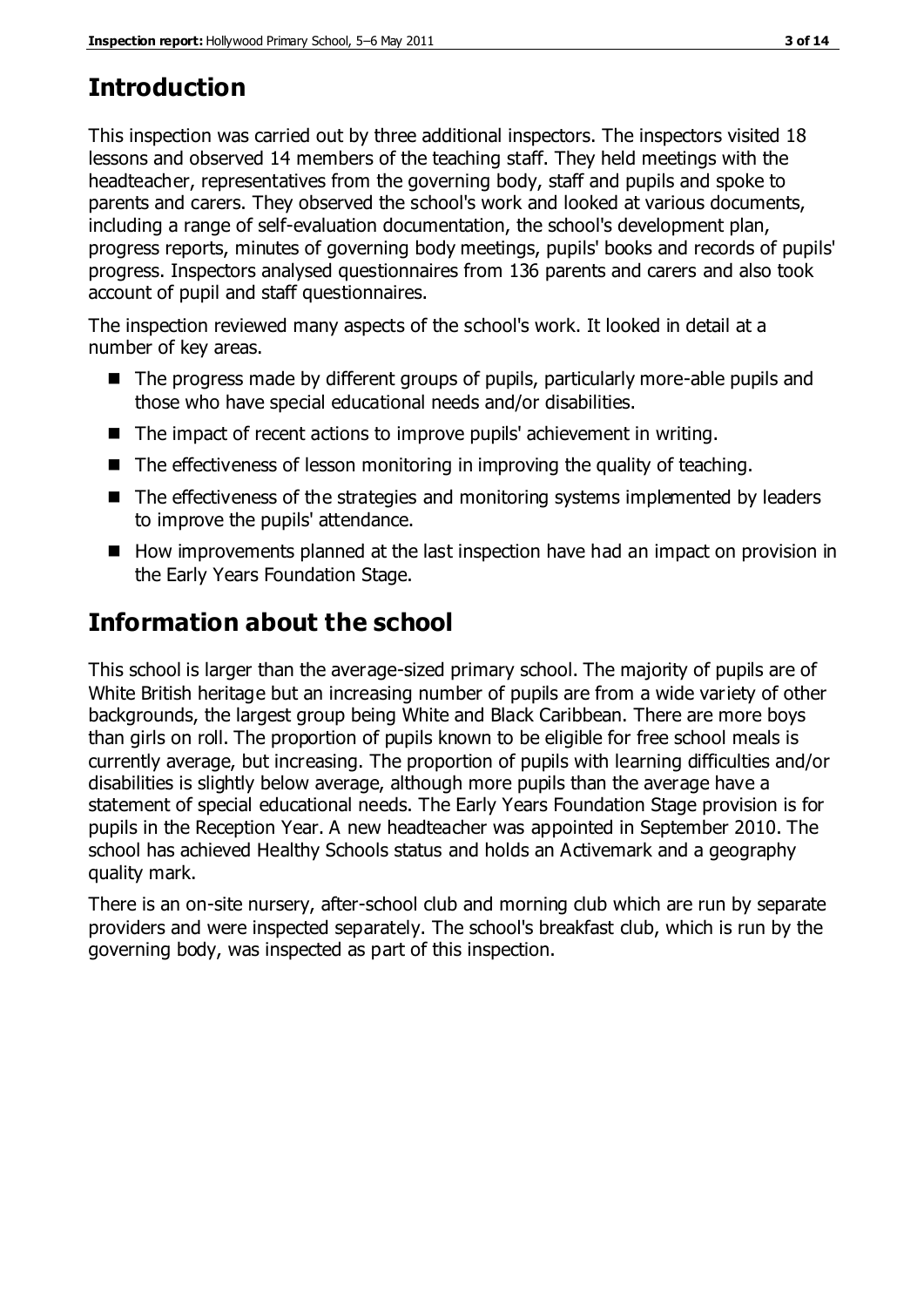**Inspection grades: 1 is outstanding, 2 is good, 3 is satisfactory, and 4 is inadequate** Please turn to the glossary for a description of the grades and inspection terms

# **Inspection judgements**

| Overall effectiveness: how good is the school?  | $\overline{2}$ |  |
|-------------------------------------------------|----------------|--|
| The school's capacity for sustained improvement | $\overline{2}$ |  |

## **Main findings**

This is a good school. Pupils make good progress and the care, guidance and support given by the school are a particular strength. 'It offers my child a safe and happy environment and the staff are always approachable,' was a typical parental comment.

Pupils are responsible, respectful and articulate young people. They have a good understanding of how to look after themselves and what constitutes a healthy lifestyle. Of particular note is the wide range of sports and activities that take place after school, and the large numbers of pupils who take part. Pupils are keen to play their part in the school community. They willingly take on responsibilities in school and are diligent in their roles, for example in representing their peers on the school council. Behaviour is good, and pupils are justifiably proud of their school and their achievements. Cheerful, positive relationships were observed between adults and pupils. Many parents and carers spoke warmly of actions taken by adults at the school to support their children through periods of difficulty.

The school has recently experienced a period of staffing turbulence. It is emerging with renewed vigour, as a result of strong and decisive leadership. One parent summed up the views of many: 'I feel the school has improved considerably under the new senior leadership team. The headteacher in particular has had a positive effect on both academic standards and pupils' well-being.' The school's procedures for self-evaluation are accurate and astute, and the capacity for sustained improvement is good.

Achievement is rising. The standards reached by pupils in national tests at the end of Year 6 are above the national average. Work in books indicates that pupils in the current Year 6 are also achieving above average levels. Previous inconsistencies in achievement and progress across the school are being eradicated, as a result of actions taken by leaders and managers. Teaching is good, and some outstanding teaching was observed. Children in the Early Years Foundation Stage also make good progress, as a result of good teaching. In the best lessons, expectations are high and the pace is brisk. Where lessons are less effective, pace, challenge and use of time are more variable

Attendance is broadly average. Although the number of pupils who are persistently absent has reduced, a few pupils still do not attend regularly enough and some parents and carers prove to be hard to reach.

## **What does the school need to do to improve further?**

- $\blacksquare$  Improve the overall quality of teaching from good to outstanding by:
	- challenging more-able pupils to learn at a swift pace in all lessons
	- matching learning activities consistently well to pupils' needs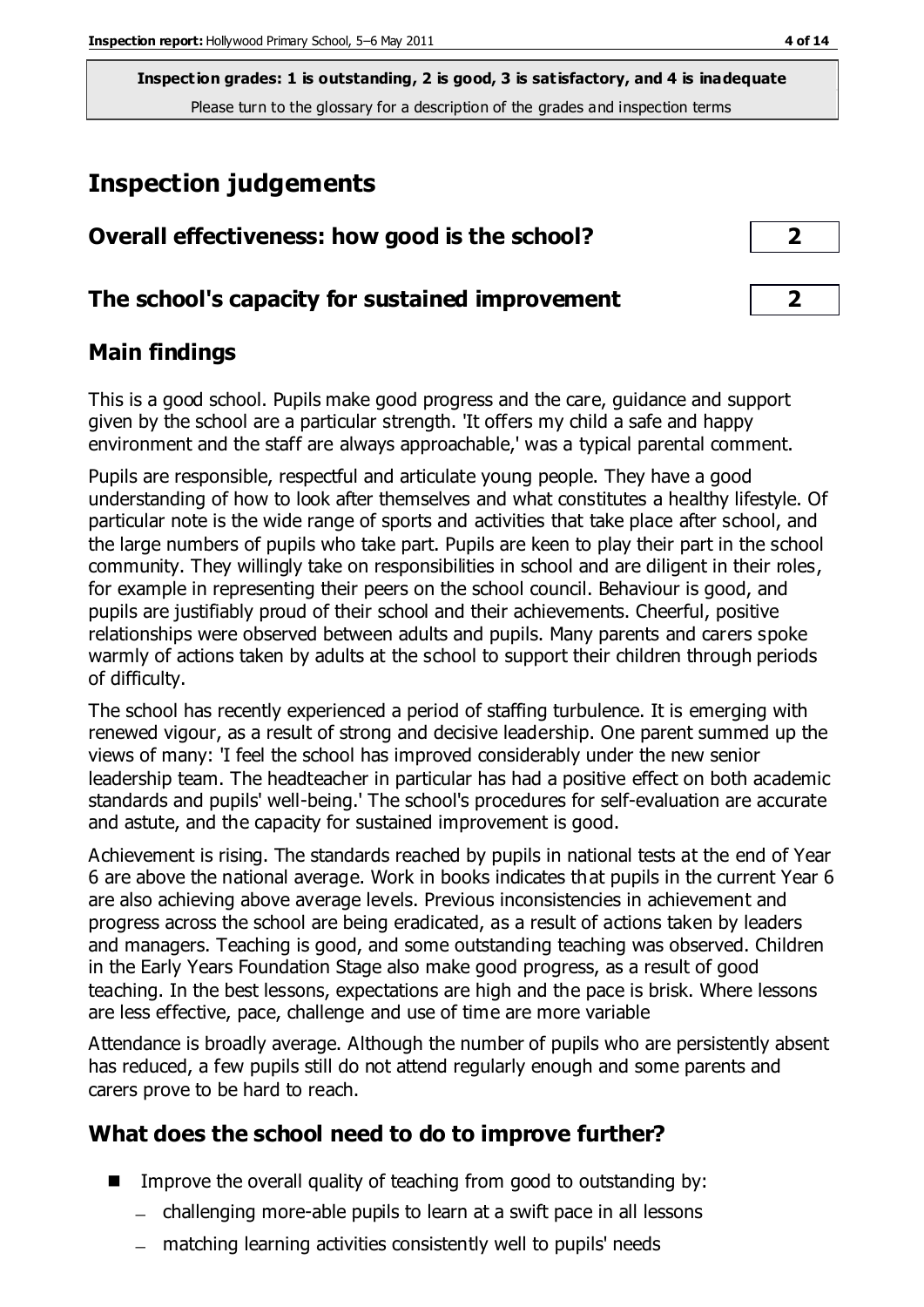**Inspection grades: 1 is outstanding, 2 is good, 3 is satisfactory, and 4 is inadequate** Please turn to the glossary for a description of the grades and inspection terms

- ensuring that teachers' explanations and instructions are clear but brief, allowing sufficient time for pupils to work independently.
- **IMPROVE attendance over time to 95.5% by July 2012, through continuing to engage** with parents and carers.

#### **Outcomes for individuals and groups of pupils 2**

Pupils enter the Reception class with skills that are below those normally expected for their age. They make good progress, and leave Year 6 with standards that are above the national average. Recent work to raise the proportion of pupils achieving the highest levels in Year 6 has been very successful, but these high expectations for swift progress from the most-able pupils are not yet consistent across the school. Teachers assess attainment accurately, and pupils' progress is monitored carefully. Leaders ensure that swift and pertinent action is taken whenever progress slows. For instance, leaders identified that pupils' progress and motivation in writing lagged behind other subjects. Training sessions for teachers, linked to the new curriculum and focused on providing opportunities to motivate pupils to write, have had a clear impact on raising standards. For example, Year 3 pupils were keen to write about their exciting visit to Warwick Castle during the inspection. On their return, the teacher supported their enthusiasm with a succinct but lively reminder of how to write a recount, and then challenged and supported individual pupils to achieve their best. The resultant writing was of a high quality.

Other than occasional slower progress of the most able, there is very little variance between the progress of different groups of pupils; indeed, some groups of pupils who could be vulnerable to underachievement make better progress at Hollywood than their peers nationally, thus narrowing the achievement gap. For example, pupils with special educational needs and/or disabilities make good progress, in line with their classmates. This is because of the well-tailored interventions and support they receive. It is also as a result of the diligent teaching assistants' increasing skill and expertise, gained through recent professional training.

Pupils' well-being is good. They work together cooperatively and cheerfully. Pupils have a well-developed sense of social and moral issues. For example, pupils in Year 6 were keen to discuss with inspectors how the early encouragement of good habits and attitudes can have a positive impact on employability in later life. Together with their good academic progress and good manners, this demonstrates that they are well prepared for their future economic well-being. Pupils have a good and growing knowledge of other cultures and religions. The school's leaders have introduced incentive systems and rewards to improve attendance, and these have been effective in improving some, but not all, pupils' attendance.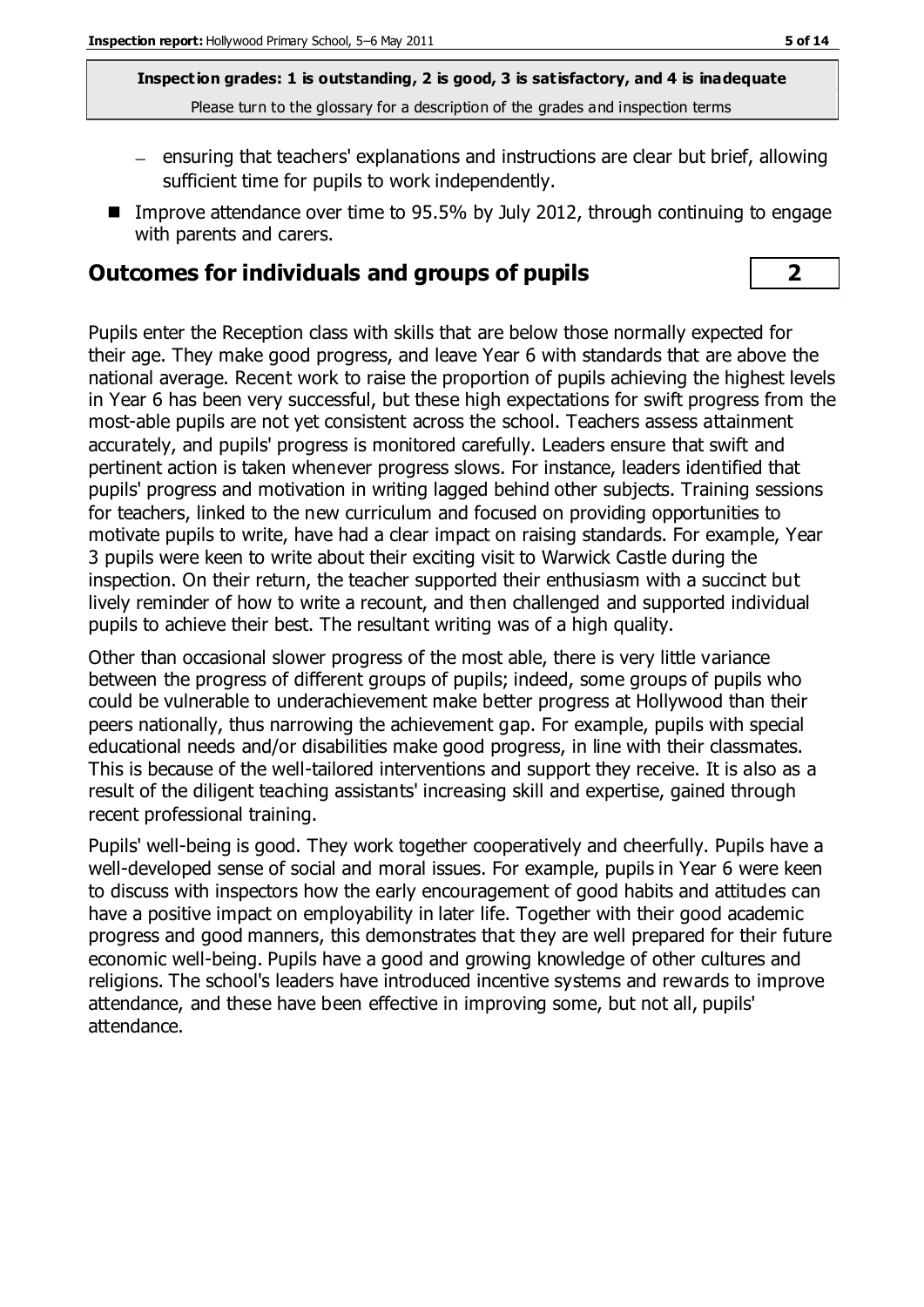# **Inspection grades: 1 is outstanding, 2 is good, 3 is satisfactory, and 4 is inadequate**

Please turn to the glossary for a description of the grades and inspection terms

These are the grades for pupils' outcomes

| Pupils' achievement and the extent to which they enjoy their learning                                                     | $\overline{2}$          |
|---------------------------------------------------------------------------------------------------------------------------|-------------------------|
| Taking into account:<br>Pupils' attainment <sup>1</sup>                                                                   | 2                       |
| The quality of pupils' learning and their progress                                                                        | $\mathcal{P}$           |
| The quality of learning for pupils with special educational needs and/or disabilities<br>and their progress               | $\overline{2}$          |
| The extent to which pupils feel safe                                                                                      | $\mathbf{2}$            |
| Pupils' behaviour                                                                                                         | 2                       |
| The extent to which pupils adopt healthy lifestyles                                                                       | 2                       |
| The extent to which pupils contribute to the school and wider community                                                   | $\overline{2}$          |
| The extent to which pupils develop workplace and other skills that will contribute to<br>their future economic well-being | $\overline{\mathbf{2}}$ |
| Taking into account:<br>Pupils' attendance <sup>1</sup>                                                                   | 3                       |
| The extent of pupils' spiritual, moral, social and cultural development                                                   | 2                       |

<sup>1</sup> The grades for attainment and attendance are: 1 is high; 2 is above average; 3 is broadly average; and 4 is low

## **How effective is the provision?**

The teaching observed during the inspection was typically good. In the best lessons, teachers give clear but brief explanations, and use accurate assessments to plan precisely the next steps for pupils' learning. In these lessons, all pupils enjoy being engaged and actively challenged. For example, pupils in Year 5 spoke enthusiastically about their recent drama workshop, based on 'King Lear'. In the subsequent lesson, they thoroughly enjoyed pretending to insult each other and their teacher in Shakespearean English, and so made good progress in extending their vocabulary and word derivation skills. However, not all lessons are this engaging, and in some classes the activities that pupils do are not as well tailored to their interests and starting points. In a minority of lessons, teachers talk for too long while pupils sit passively.

The school's new curriculum enables teachers to devise exciting ways to engage pupils in their learning. Pupils enjoy opportunities to make decisions about what they want to learn. Progress is best in the classes where teachers use this curriculum confidently. Many extracurricular and enrichment activities, including music and sport, are thoroughly enjoyed by a very large majority of pupils. Well-targeted care, guidance and support make a difference to pupils' social, emotional and academic progress. A minority of pupils occasionally exhibit challenging behaviour, and this is dealt with consistently well by the school. The support for vulnerable pupils, especially from outside agencies, is exemplary.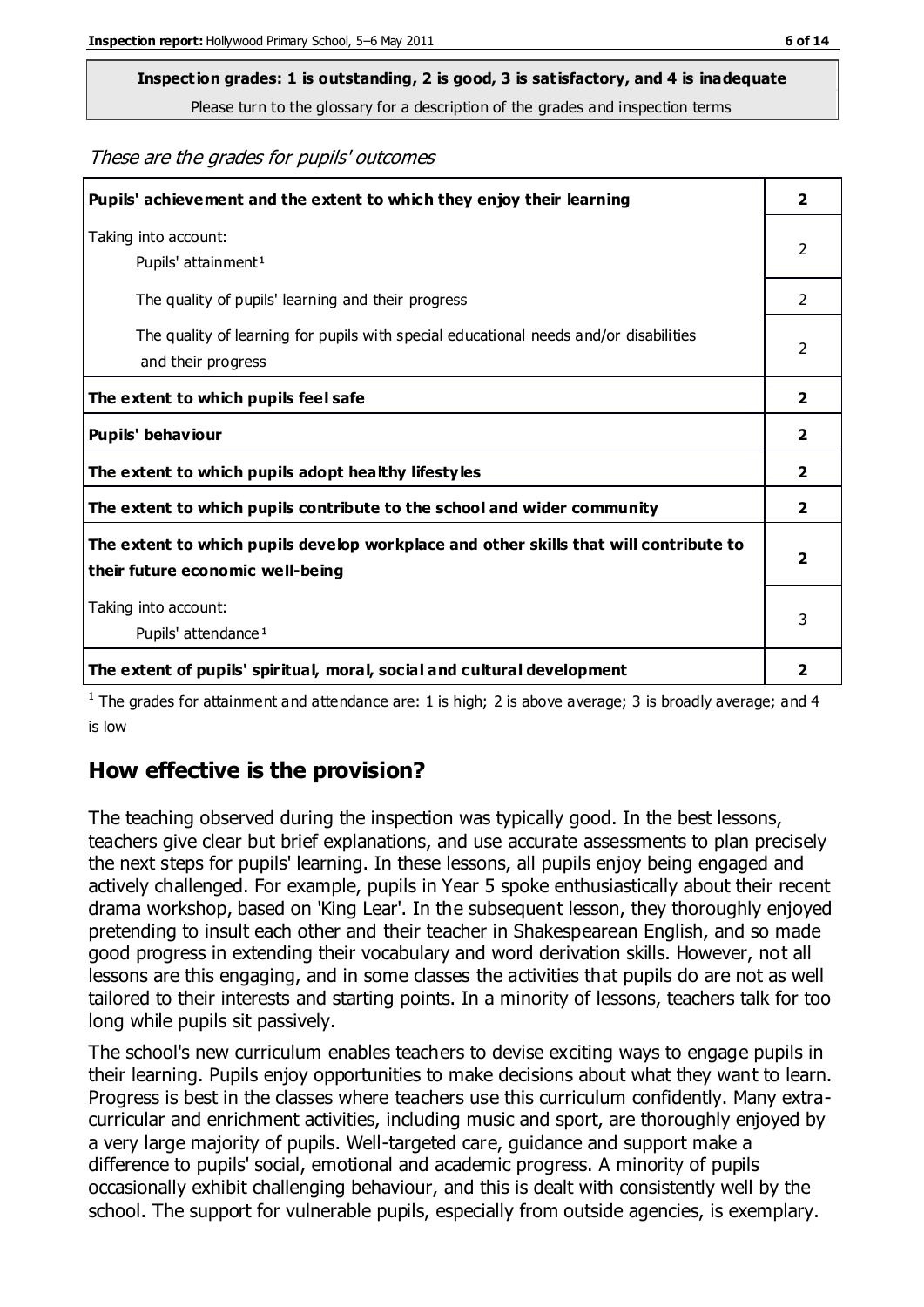**Inspection grades: 1 is outstanding, 2 is good, 3 is satisfactory, and 4 is inadequate** Please turn to the glossary for a description of the grades and inspection terms

The breakfast club is a good example of the many ways in which the school looks after its pupils.

These are the grades for the quality of provision

| The quality of teaching                                                                                    |  |
|------------------------------------------------------------------------------------------------------------|--|
| Taking into account:<br>The use of assessment to support learning                                          |  |
| The extent to which the curriculum meets pupils' needs, including, where relevant,<br>through partnerships |  |
| The effectiveness of care, guidance and support                                                            |  |

#### **How effective are leadership and management?**

The newly restructured senior leadership team has a good impact on school improvement. Adults are well motivated, and they recognise the impact of recent changes on pupils' outcomes. Their expectations of what pupils can achieve are challenged by senior leaders and, as a result, the proportion of pupils attaining the highest levels is rising. The headteacher has introduced an efficient, rigorous system of monitoring, which includes regular 'individual pupil reviews'. These give a very accurate picture of th e school's strengths and areas for development. Key weaknesses in teaching and learning are being tackled successfully, and the right targets are set to make the school even better.

The governing body meets the school's needs well; statutory duties are effectively discharged. Governors have clear systems for seeking parental views and have challenged and supported the school in tackling weaknesses. They ensure that children and adults are kept safe, for example through the high priority given to effective site security. Robust steps are taken to safeguard pupils, and health and safety checks are undertaken regularly.

Equality of opportunity is good: groups of pupils who might otherwise be disadvantaged are making good progress, and the school has identified the minor remaining variations in performance. Parents and carers appreciate the support given to girls in classes where there is an imbalance in the number of boys and girls. Actions taken by the school provide a strong contribution to promoting community cohesion. Links in this country and abroad, for example with Hollywood School in Australia, are partly a result of the recent geography quality mark award and are impacting positively on pupils' understanding of the wider world beyond the school.

Senior leaders have devised many strategies to engage parents and carers, although they recognise that there is more to be done. The recent workshops in literacy and numeracy for the parents and carers of children in the Reception class have been very well attended. The new school website, alongside regular newsletters and texting arrangements, enables more efficient and effective communications. Parents' and carers' suggestions and concerns are able to be aired at the recently established 'parents' forum'. The Friends of Hollywood, which represents all parents and carers, is a very supportive group who raise significant funds to purchase 'extras' which enrich pupils' educational resources.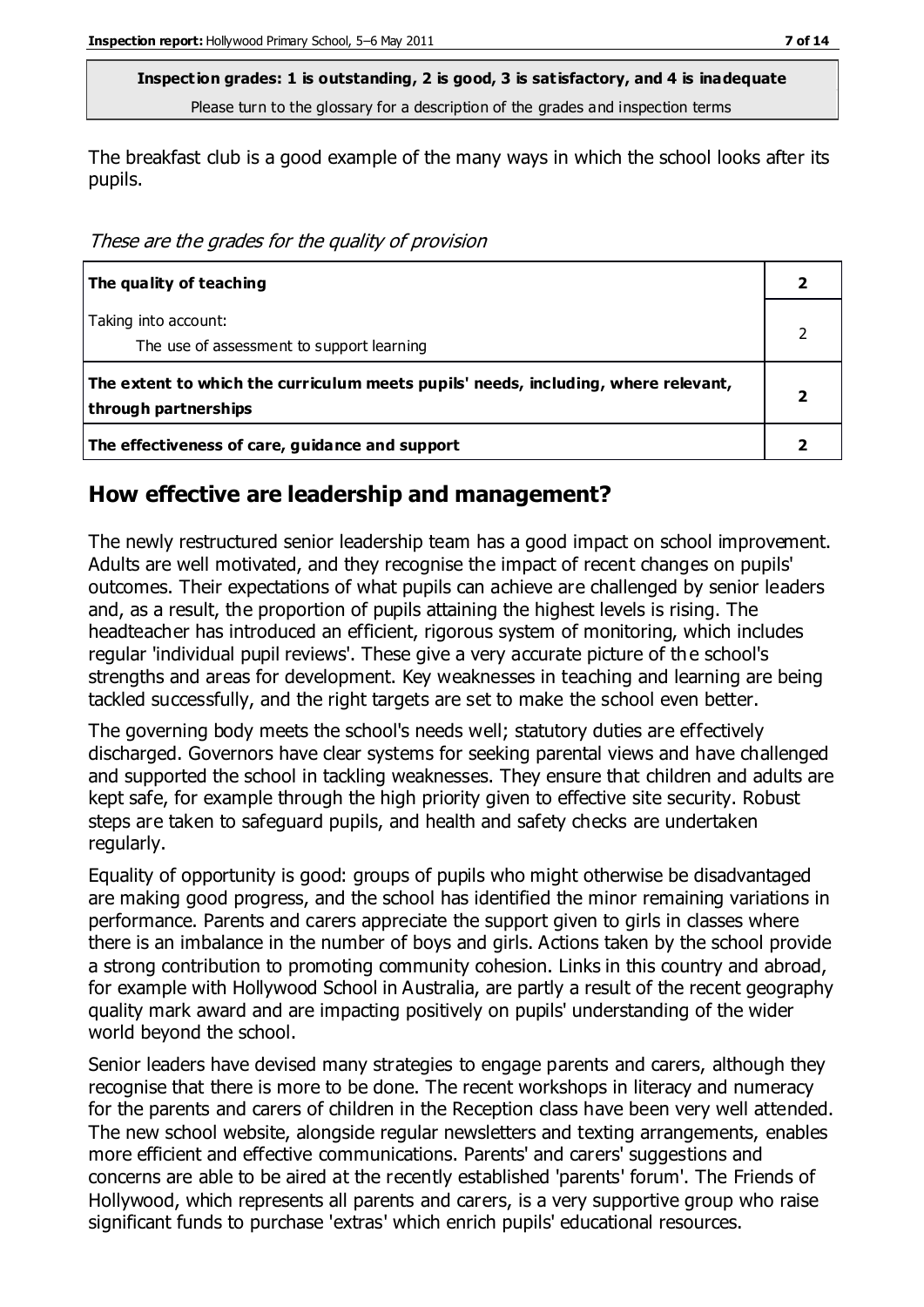**Inspection grades: 1 is outstanding, 2 is good, 3 is satisfactory, and 4 is inadequate**

Please turn to the glossary for a description of the grades and inspection terms

| The effectiveness of leadership and management in embedding ambition and driving<br>improvement                                                                  | $\mathbf{2}$            |
|------------------------------------------------------------------------------------------------------------------------------------------------------------------|-------------------------|
| Taking into account:<br>The leadership and management of teaching and learning                                                                                   | 2                       |
| The effectiveness of the governing body in challenging and supporting the<br>school so that weaknesses are tackled decisively and statutory responsibilities met | $\overline{\mathbf{2}}$ |
| The effectiveness of the school's engagement with parents and carers                                                                                             | $\overline{2}$          |
| The effectiveness of partnerships in promoting learning and well-being                                                                                           | $\overline{\mathbf{2}}$ |
| The effectiveness with which the school promotes equality of opportunity and tackles<br>discrimination                                                           | $\overline{2}$          |
| The effectiveness of safeguarding procedures                                                                                                                     | $\overline{\mathbf{2}}$ |
| The effectiveness with which the school promotes community cohesion                                                                                              | $\overline{2}$          |
| The effectiveness with which the school deploys resources to achieve value for money                                                                             | 2                       |

These are the grades for leadership and management

## **Early Years Foundation Stage**

Children get off to a good start in the Early Years Foundation Stage. This is because they are safe and well cared for, and are challenged with a wide range of interesting activities. As a result, they make good progress in all areas of learning. Experiences such as the Forest School help to support this progress. For example, children were challenged to devise their own safety rules in order to look after themselves and their classmates while they were whittling willow. These wooden stakes then provided a basis for the children to experiment together and construct their own mini-beast dens, using natural materials found in the forest.

Leaders and managers know their setting well. Improvements planned at the time of the last inspection have been implemented and consolidated. Leaders agree with inspectors that even better use could be made of the assessments of children's learning, especially to focus on challenging the most-able children. The sense of teamwork is strong, and adults are keen to improve further the consistency of their already good practice.

Although children start in the Early Years Foundation Stage with skills below those found nationally, the good progress that they make over the Reception Year means that they have made up ground by the time they start in Year 1. The school's 'transition curriculum' enables children to move into more formal learning at their own pace; as a result, progress is maximised.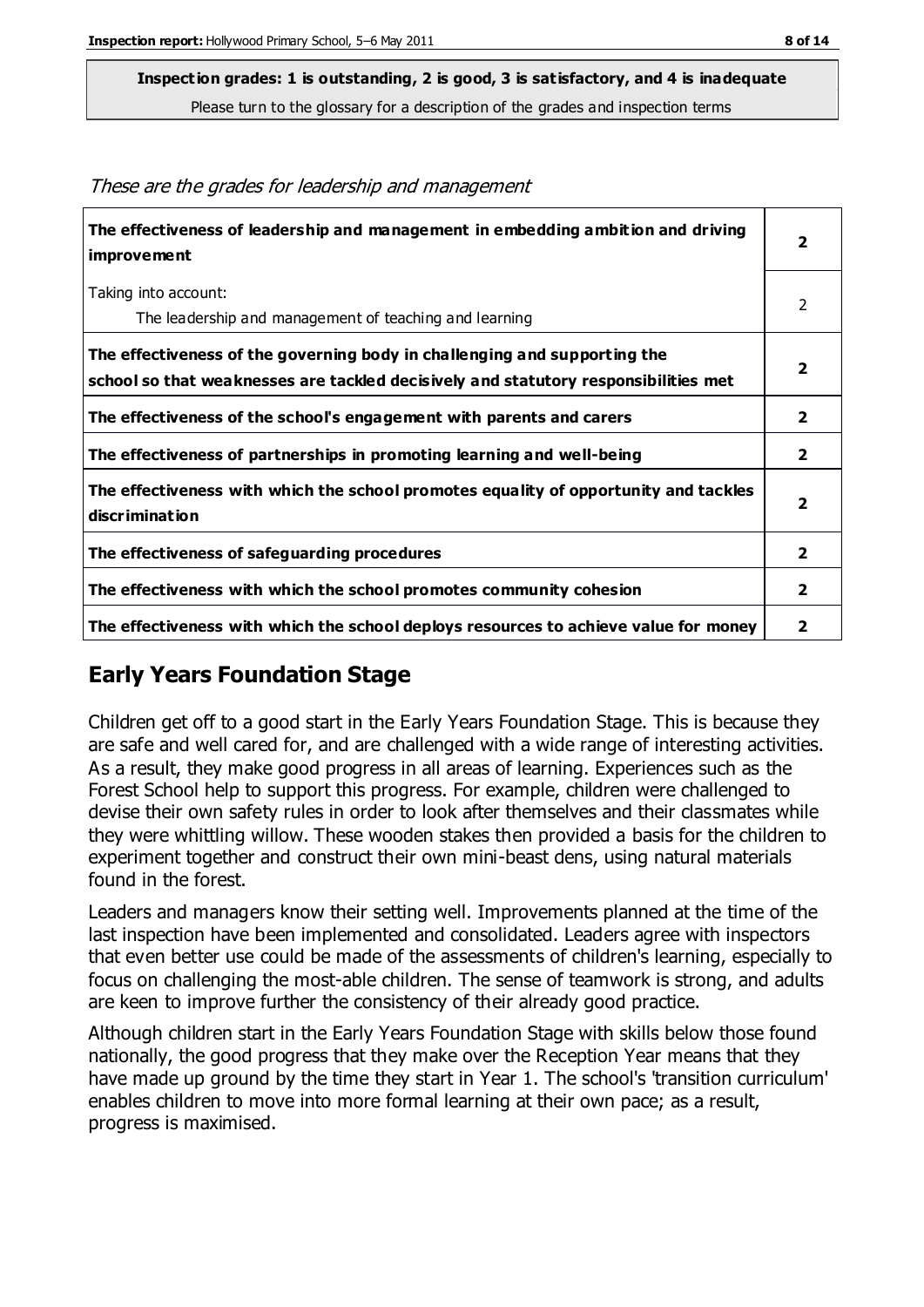**Inspection grades: 1 is outstanding, 2 is good, 3 is satisfactory, and 4 is inadequate**

Please turn to the glossary for a description of the grades and inspection terms

These are the grades for the Early Years Foundation Stage

| Overall effectiveness of the Early Years Foundation Stage                             |  |
|---------------------------------------------------------------------------------------|--|
| Taking into account:<br>Outcomes for children in the Early Years Foundation Stage     |  |
| The quality of provision in the Early Years Foundation Stage                          |  |
| The effectiveness of leadership and management of the Early Years Foundation<br>Stage |  |

## **Views of parents and carers**

Parents and carers who responded to the survey were extremely positive. Many written comments praised the nurture, care and support for individuals, and the approachability of the staff. A few parents and carers would like more opportunities to support and be informed about their children's learning and progress. Inspectors looked into this, and judged the partnership with parents and carers to be good. Other individual written comments were discussed with the headteacher in general terms without breaking confidentiality. All those parents and carers spoken to were very happy with their children's experience at school.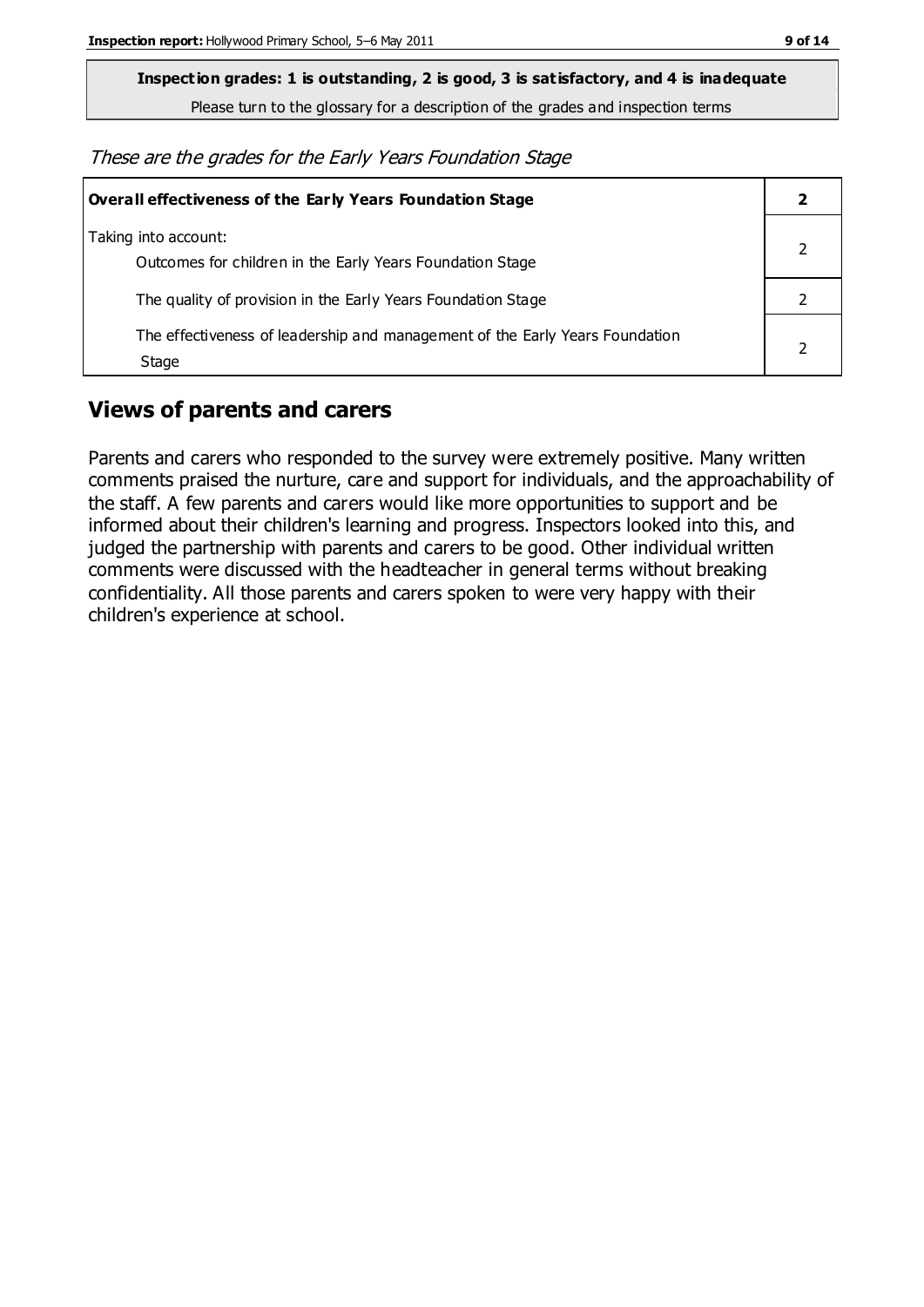#### **Responses from parents and carers to Ofsted's questionnaire**

Ofsted invited all the registered parents and carers of pupils registered at Hollywood Primary School to complete a questionnaire about their views of the school.

In the questionnaire, parents and carers were asked to record how strongly they agreed with 13 statements about the school. The inspection team received 136 completed questionnaires by the end of the on-site inspection. In total, there are 373 pupils registered at the school.

| <b>Statements</b>                                                                                                                                                                                                                                       | <b>Strongly</b><br>Agree<br>agree |               | <b>Disagree</b> |               | <b>Strongly</b><br>disagree |                |                |                |
|---------------------------------------------------------------------------------------------------------------------------------------------------------------------------------------------------------------------------------------------------------|-----------------------------------|---------------|-----------------|---------------|-----------------------------|----------------|----------------|----------------|
|                                                                                                                                                                                                                                                         | <b>Total</b>                      | $\frac{0}{0}$ | <b>Total</b>    | $\frac{0}{0}$ | <b>Total</b>                | $\frac{0}{0}$  | <b>Total</b>   | $\frac{0}{0}$  |
| My child enjoys school                                                                                                                                                                                                                                  | 79                                | 58            | 53              | 39            | $\overline{2}$              | $\mathbf{1}$   | $\mathbf 0$    | $\mathbf 0$    |
| The school keeps my child<br>safe                                                                                                                                                                                                                       | 90                                | 66            | 43              | 32            | 1                           | $\mathbf{1}$   | 1              | $\mathbf{1}$   |
| My school informs me about<br>my child's progress                                                                                                                                                                                                       | 60                                | 44            | 65              | 48            | 9                           | 7              | $\overline{2}$ | $\mathbf{1}$   |
| My child is making enough<br>progress at this school                                                                                                                                                                                                    | 59                                | 43            | 67              | 49            | 9                           | $\overline{7}$ | 0              | $\mathbf 0$    |
| The teaching is good at this<br>school                                                                                                                                                                                                                  | 73                                | 54            | 58              | 43            | 3                           | $\overline{2}$ | $\mathbf 0$    | $\mathbf 0$    |
| The school helps me to<br>support my child's learning                                                                                                                                                                                                   | 59                                | 43            | 65              | 48            | $\overline{7}$              | 5              | $\mathbf 0$    | $\mathbf 0$    |
| The school helps my child to<br>have a healthy lifestyle                                                                                                                                                                                                | 58                                | 43            | 75              | 55            | $\overline{2}$              | $\mathbf{1}$   | $\mathbf 0$    | $\mathbf 0$    |
| The school makes sure that<br>my child is well prepared for<br>the future (for example<br>changing year group,<br>changing school, and for<br>children who are finishing<br>school, entering further or<br>higher education, or entering<br>employment) | 51                                | 38            | 67              | 49            | $\overline{4}$              | 3              | $\mathbf 0$    | $\mathbf 0$    |
| The school meets my child's<br>particular needs                                                                                                                                                                                                         | 63                                | 46            | 62              | 46            | 8                           | 6              | $\mathbf 0$    | $\mathbf 0$    |
| The school deals effectively<br>with unacceptable behaviour                                                                                                                                                                                             | 42                                | 31            | 80              | 59            | 8                           | 6              | 3              | $\overline{2}$ |
| The school takes account of<br>my suggestions and concerns                                                                                                                                                                                              | 45                                | 33            | 73              | 54            | 9                           | 7              | $\overline{2}$ | 1              |
| The school is led and<br>managed effectively                                                                                                                                                                                                            | 61                                | 45            | 63              | 46            | $\overline{7}$              | 5              | $\mathbf{1}$   | $\mathbf{1}$   |
| Overall, I am happy with my<br>child's experience at this<br>school                                                                                                                                                                                     | 83                                | 61            | 44              | 32            | 8                           | 6              | $\mathbf 0$    | $\mathbf 0$    |

The table above summarises the responses that parents and carers made to each statement. The percentages indicate the proportion of parents and carers giving that response out of the total number of completed questionnaires. Where one or more parents and carers chose not to answer a particular question, the percentages will not add up to 100%.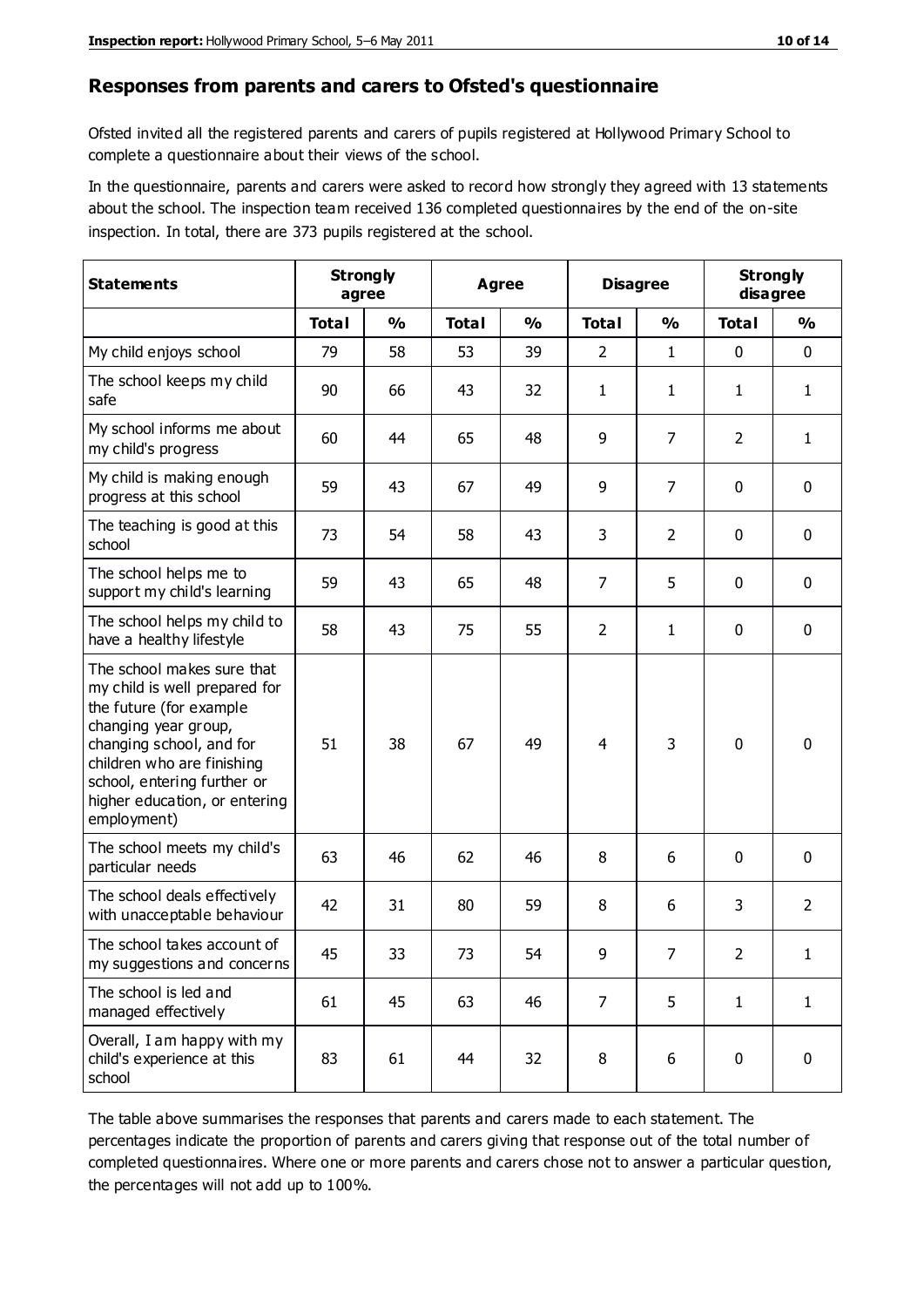## **Glossary**

| Grade   | <b>Judgement</b> | <b>Description</b>                                                                                                                                                                                                            |
|---------|------------------|-------------------------------------------------------------------------------------------------------------------------------------------------------------------------------------------------------------------------------|
| Grade 1 | Outstanding      | These features are highly effective. An outstanding school<br>provides exceptionally well for all its pupils' needs.                                                                                                          |
| Grade 2 | Good             | These are very positive features of a school. A school that<br>is good is serving its pupils well.                                                                                                                            |
| Grade 3 | Satisfactory     | These features are of reasonable quality. A satisfactory<br>school is providing adequately for its pupils.                                                                                                                    |
| Grade 4 | Inadequate       | These features are not of an acceptable standard. An<br>inadequate school needs to make significant improvement<br>in order to meet the needs of its pupils. Ofsted inspectors<br>will make further visits until it improves. |

#### **What inspection judgements mean**

#### **Overall effectiveness of schools**

|                       | Overall effectiveness judgement (percentage of schools) |      |                     |                   |
|-----------------------|---------------------------------------------------------|------|---------------------|-------------------|
| <b>Type of school</b> | <b>Outstanding</b>                                      | Good | <b>Satisfactory</b> | <b>Inadequate</b> |
| Nursery schools       | 46                                                      | 48   | 6                   |                   |
| Primary schools       | 6                                                       | 47   | 40                  | 7                 |
| Secondary schools     | 12                                                      | 39   | 38                  | 11                |
| Sixth forms           | 13                                                      | 42   | 41                  | 3                 |
| Special schools       | 28                                                      | 49   | 19                  | 4                 |
| Pupil referral units  | 14                                                      | 45   | 31                  | 10                |
| All schools           | 10                                                      | 46   | 37                  |                   |

New school inspection arrangements were introduced on 1 September 2009. This means that inspectors now make some additional judgements that were not made previously.

The data in the table above are for the period 1 September 2010 to 31 December 2010 and are consistent with the latest published official statistics about maintained school inspection outcomes (see **[www.ofsted.gov.uk](http://www.ofsted.gov.uk/)**).

The sample of schools inspected during 2010/11 was not representative of all schools nationally, as weaker schools are inspected more frequently than good or outstanding schools.

Percentages are rounded and do not always add exactly to 100.

Sixth form figures reflect the judgements made for the overall effectiveness of the sixth form in secondary schools, special schools and pupil referral units.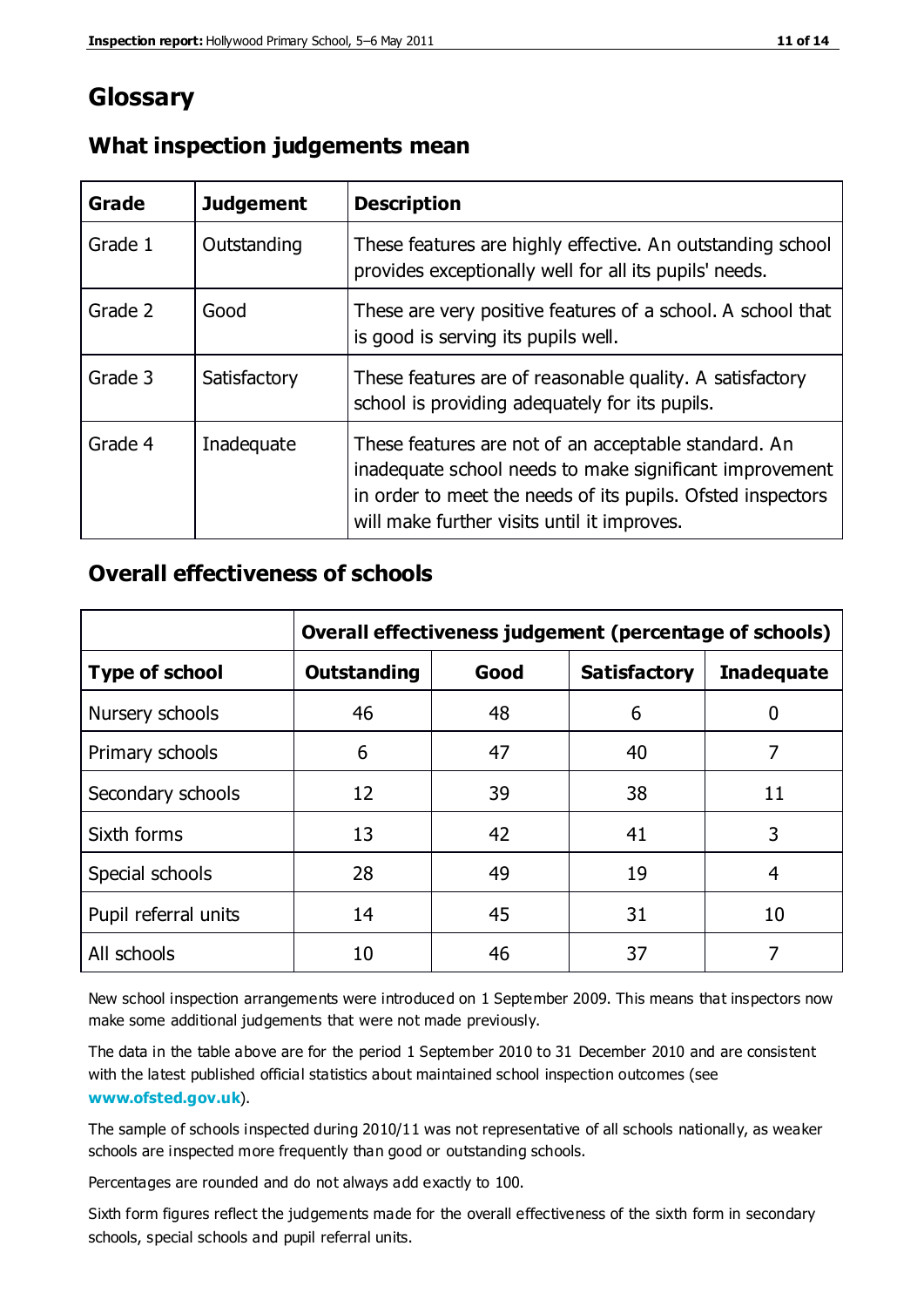## **Common terminology used by inspectors**

| Achievement:               | the progress and success of a pupil in their learning,<br>development or training.                                                                                                                                                          |  |  |
|----------------------------|---------------------------------------------------------------------------------------------------------------------------------------------------------------------------------------------------------------------------------------------|--|--|
| Attainment:                | the standard of the pupils' work shown by test and<br>examination results and in lessons.                                                                                                                                                   |  |  |
| Capacity to improve:       | the proven ability of the school to continue<br>improving. Inspectors base this judgement on what<br>the school has accomplished so far and on the quality<br>of its systems to maintain improvement.                                       |  |  |
| Leadership and management: | the contribution of all the staff with responsibilities,<br>not just the headteacher, to identifying priorities,<br>directing and motivating staff and running the school.                                                                  |  |  |
| Learning:                  | how well pupils acquire knowledge, develop their<br>understanding, learn and practise skills and are<br>developing their competence as learners.                                                                                            |  |  |
| Overall effectiveness:     | inspectors form a judgement on a school's overall<br>effectiveness based on the findings from their<br>inspection of the school. The following judgements,<br>in particular, influence what the overall effectiveness<br>judgement will be. |  |  |
|                            | The school's capacity for sustained<br>improvement.                                                                                                                                                                                         |  |  |
|                            | Outcomes for individuals and groups of pupils.                                                                                                                                                                                              |  |  |
|                            | The quality of teaching.                                                                                                                                                                                                                    |  |  |
|                            | The extent to which the curriculum meets<br>pupils' needs, including, where relevant,<br>through partnerships.                                                                                                                              |  |  |
|                            | The effectiveness of care, guidance and<br>support.                                                                                                                                                                                         |  |  |
| Progress:                  | the rate at which pupils are learning in lessons and<br>over longer periods of time. It is often measured by<br>comparing the pupils' attainment at the end of a key                                                                        |  |  |

stage with their attainment when they started.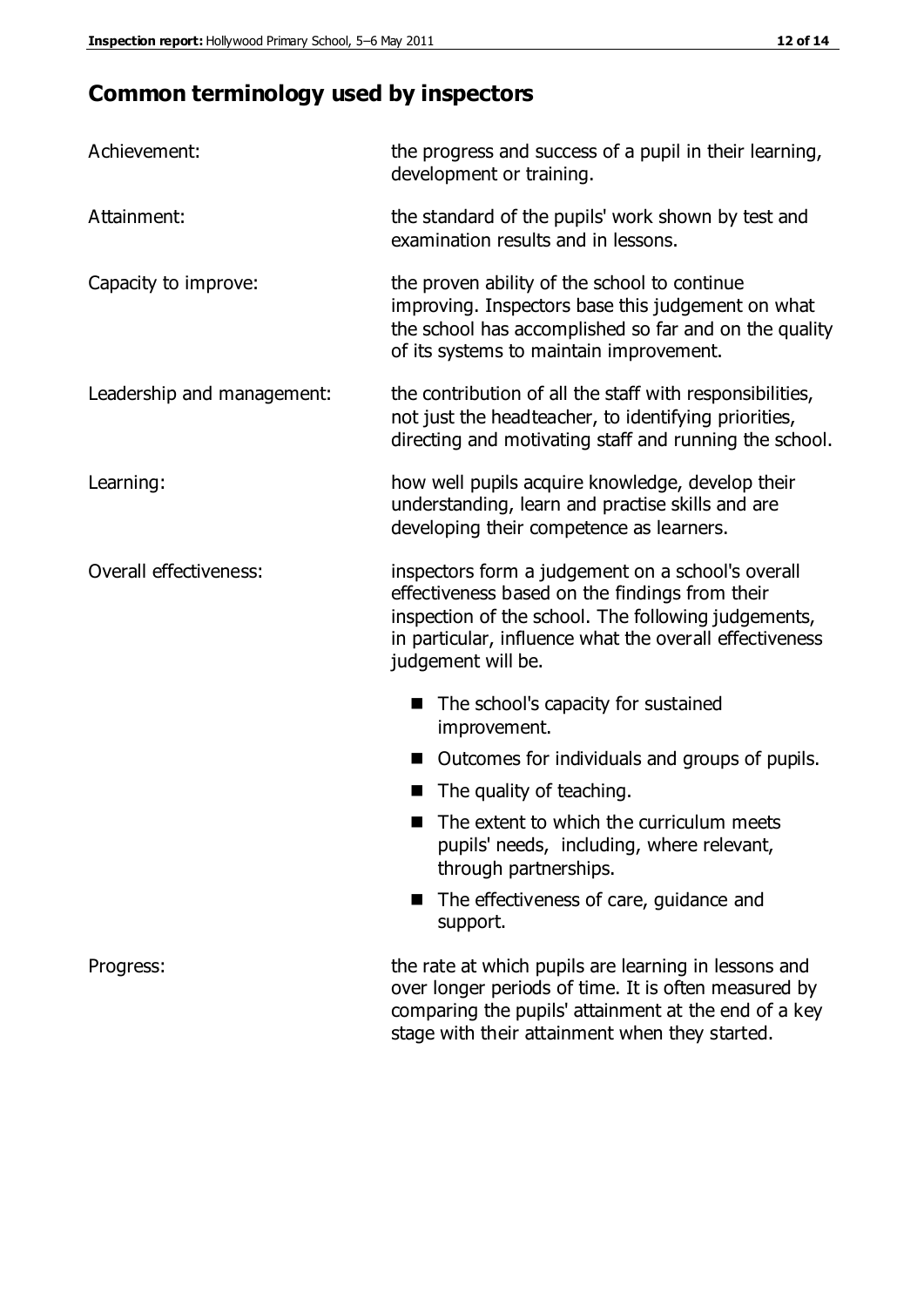#### **This letter is provided for the school, parents and carers to share with their children. It describes Ofsted's main findings from the inspection of their school.**

9 May 2011

Dear Pupils

#### **Inspection of Hollywood Primary School, Birmingham, B14 4TG**

Thank you for welcoming us to your school recently. We enjoyed meeting you all and talking to you about your learning. We particularly enjoyed hearing you sing your special song, 'Hollywood you make me smile', and hearing about your rehearsals for your performance of 'Joseph'.

You go to a good school. We think that you behave well. We think that you are kind and compassionate in helping others, for example in taking your harvest produce to share with older people locally, and playing your musical instruments for them at tea parties. You told us that all the adults in your school work together to make sure that you are safe and well looked after. You also told us how your school helps you to live healthy lifestyles, by taking part in plenty of sports and encouraging you to walk to school. We agree. We were very interested to hear about your eco club's work, which is clearly helping you to become thoughtful and responsible citizens.

There are a few things we have asked your teachers to do to make your school even better. You told us how sometimes you sit and listen to your teachers for too long. We agree, and we have asked your teachers to make their explanations as short as possible, and the tasks interesting and exciting. All of you can help by listening very carefully, so that your teachers don't need to explain things several times. We have also asked your teachers to challenge those of you who find school work easy, by making you think and work even harder.

We would also like your parents and carers to make sure that you all come to school at every opportunity, unless you are really too ill. This is because those of you who attend the most often make the most progress.

With very best wishes to all of you at Hollywood,

Yours sincerely

Fiona Arnison Lead inspector